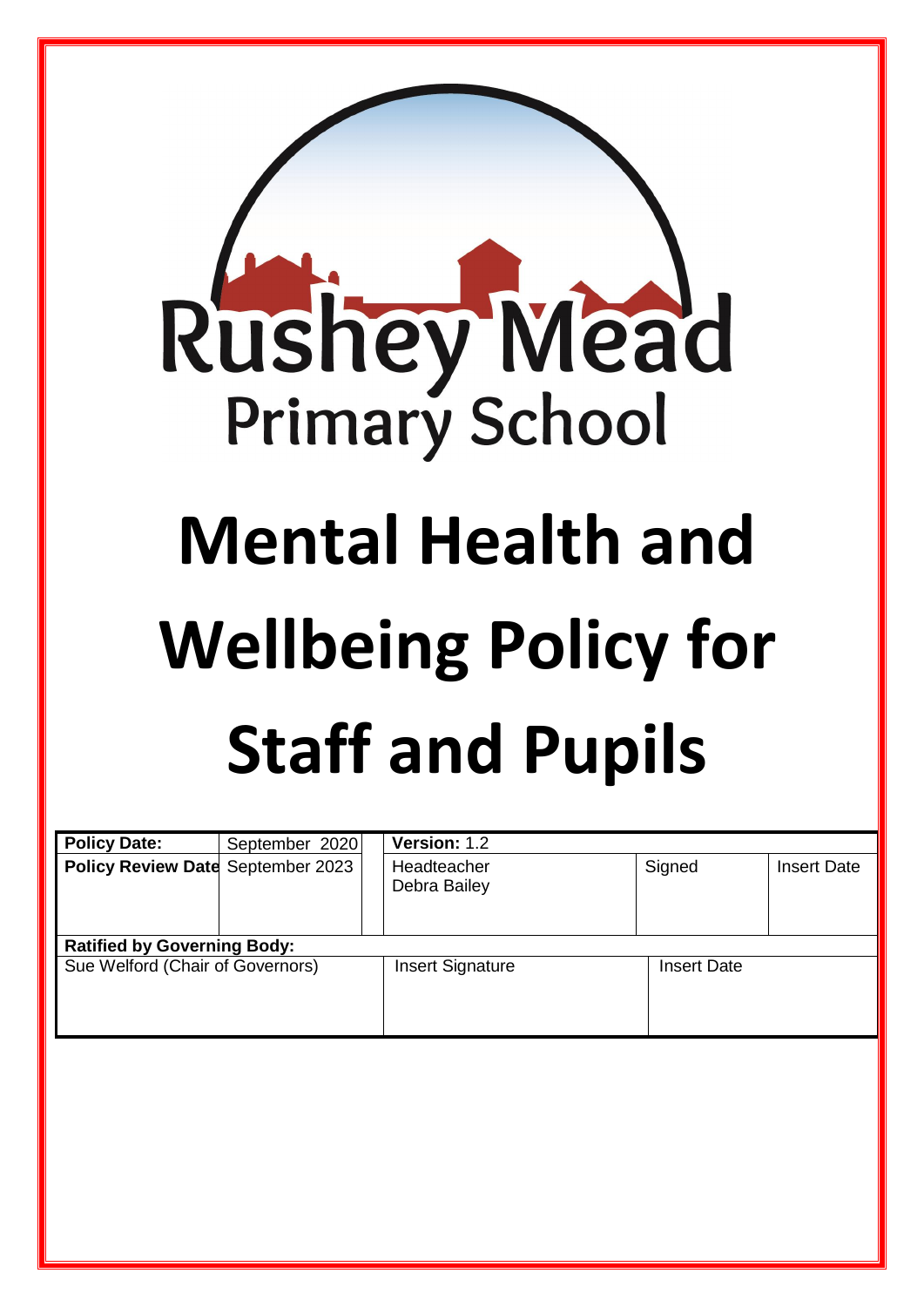# **Defining mental health**

*Mental Health is "the emotional and spiritual resilience which enables us to enjoy life and survive pain, suffering and disappointment. It is a positive sense of wellbeing and an underlying belief in our and others dignity and worth. It is influenced by our experience and our genetic inheritance." (World Health Organisation)*

Mental health affects all aspects of life and behaviour.

# **Who is covered by this policy?**

This policy applies to all pupils who attend, and all staff who work at Rushey Mead Primary School irrespective of role. This policy encourages the mental health and wellbeing for all staff and children.

### **Context and Rationale**

Mental Health and Wellbeing promotes school success and improvements by:

- Promoting positive mental and emotional wellbeing by providing information and support.
- Creating a shared understanding of all aspects of mental health
- Enabling those with mental health related issues to self disclose and seek support in a safe confidential manner.
- Offering guidance and strategies to support pupils and staff to be mentally healthy
- Creating a culture to support and maintain positive mental health and wellbeing.

## **Aims of the policy**

The purpose of this policy is:

### **General**

- To have resilient, happier and more motivated pupils and staff who get more out of life. This includes ensuring the development of a healthy, motivated workforce who is able to deliver a high-standard of education to pupils.
- To help ensure that our school promotes the health and wellbeing of all staff members, recognising the impact work can have on employees' stress levels, mental and physical health.
- To recognise that excessive hours of work can be detrimental to staff health and effectiveness, and to agree on flexible working practices, where possible, without damaging opportunities for pupils to succeed.
- To communicate the importance of a work-life balance to all staff, and to ensure that all policy updates are communicated regularly.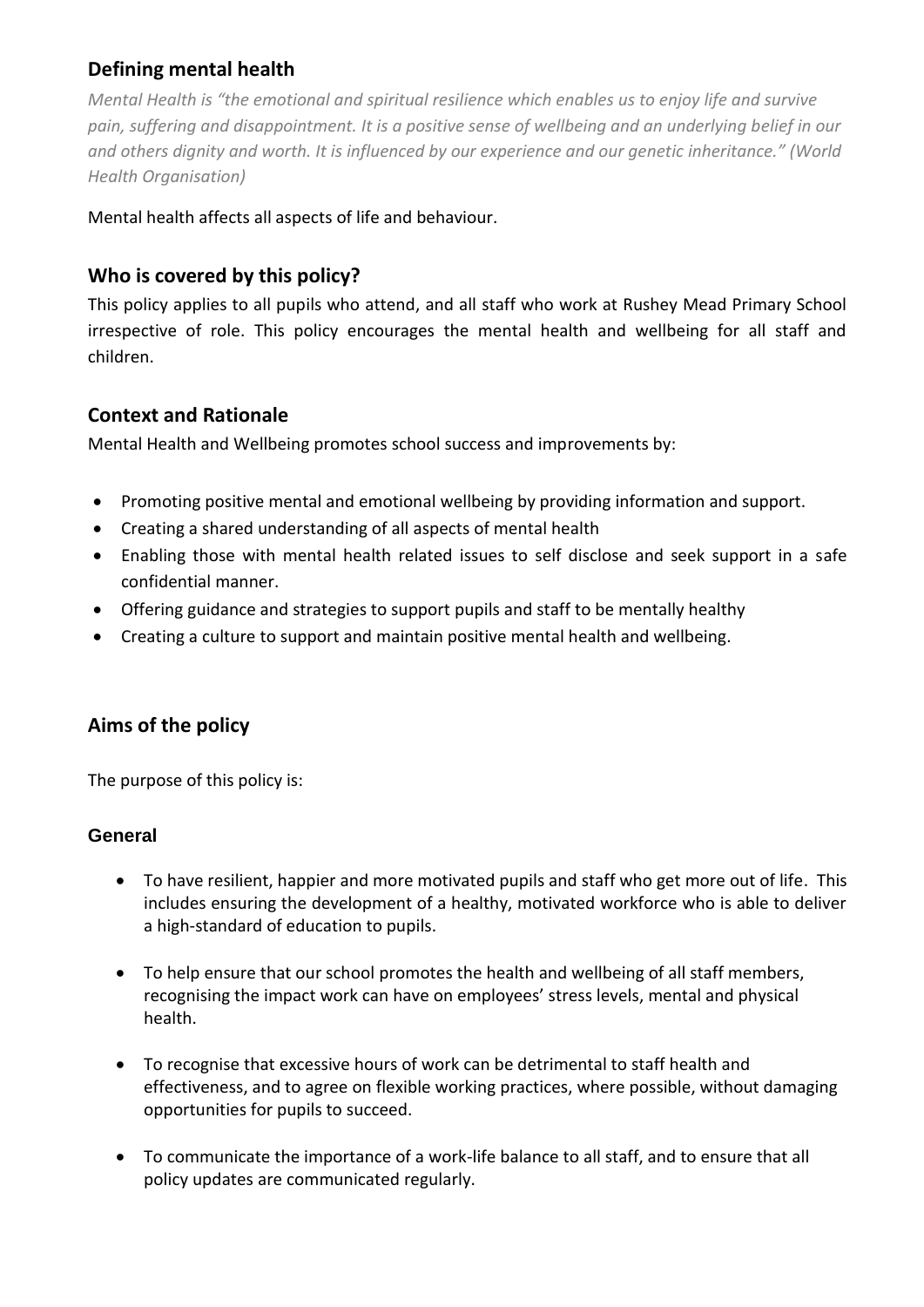- To respond sensitively to external pressures which affect the lives of staff and pupils.
- To improve staff development, co-operation and teamwork by creating effective leaders.
- To make staff members aware of the channels which can be used to manage and deal with stress or work-related health and wellbeing issues.
- To provide staff with training to deal positively with stressful incidents, and provide them with a sense of confidence to deal with emergencies via training.
- To have in place a staff wellbeing co-ordinator who is responsible for ensuring that the good health and wellbeing of all staff members is supported, promoted and valued by the school. The co-ordinator will also ensure that school policies and procedures reflect this aim.

### **Teaching and Learning**

- Pupils who are more engaged in the learning process
- Pupils who can concentrate and learn better
- Improved standards in all subjects, including literacy and numeracy
- Improved attainment
- More effective teaching
- Parents and carers who are more involved in school life and learning

### **Behaviour and Attendance**

- Pupils with high self-esteem and confidence
- Pupils who have a say in what happens at school
- More engaged learners
- Good concentration, behaviour and attendance
- Positive peer relationships

### **Staff Confidence and Development**

- High morale
- Staff with high wellbeing leading to lower absenteeism
- Stable, content and consistent workforce
- Positive and effective relationships with pupils

### **Policy statement**

Rushey Mead Primary School is committed to promoting the mental health and emotional wellbeing of pupils and staff. In order to do so the school will:

#### **Promoting Mental Health and Wellbeing (Prevention)**

- Encourage and support the whole school community to be positive in its approach to mental health wellbeing.
- Promote knowledge and understanding of both internal and external support services.
- Provide guidance and support to all those connected with the organisation to help them develop confidence in their ability to manage mental health and emotional wellbeing.